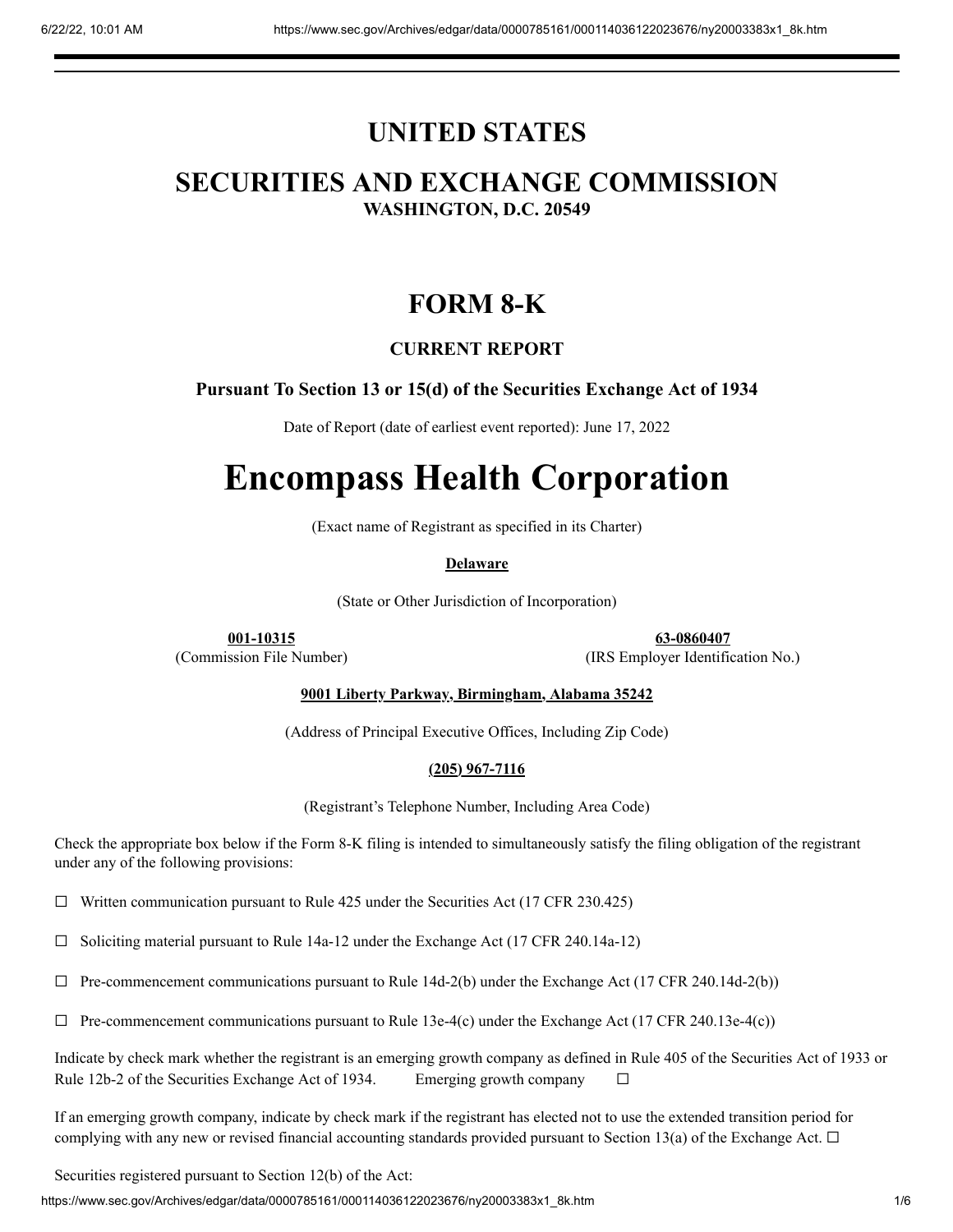| Title of each class                      | <b>Trading Symbol(s)</b> | Name of each exchange on which registered |
|------------------------------------------|--------------------------|-------------------------------------------|
| Common Stock, par value \$0.01 per share | EHC                      | New York Stock Exchange                   |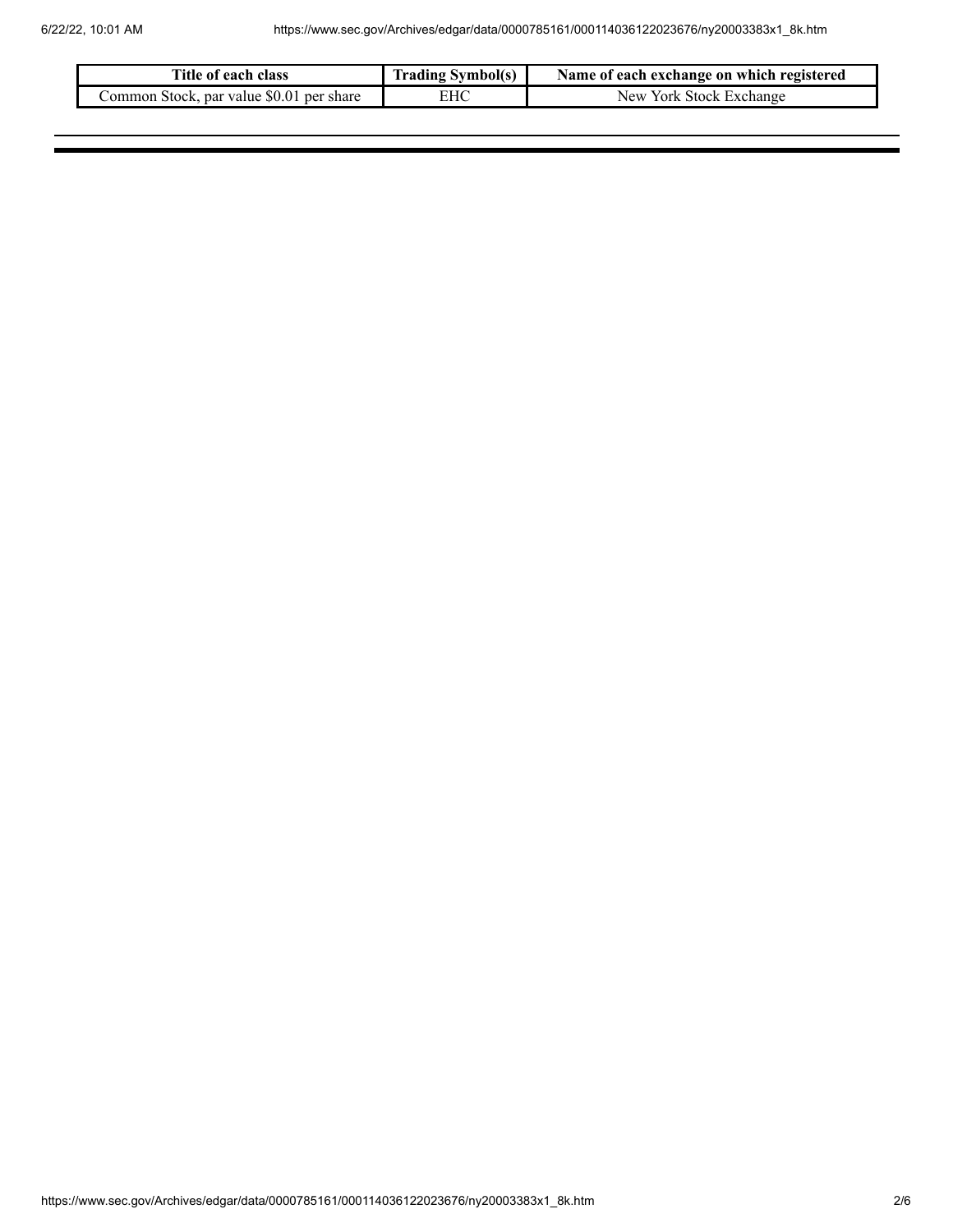**Item 7.01.** *Regulation FD Disclosure.*

### *Ef ectiveness of Enhabit, Inc. Registration Statement on Form 10*

Enhabit, Inc. ("Enhabit") previously filed with the U.S. Securities and Exchange Commission a registration statement on Form 10, initially publicly filed on May 25, 2022 (as amended, the "Registration Statement"), relating to the distribution by Encompass Health Corporation ("Encompass" or the "Company") of all of the outstanding shares of common stock of Enhabit, par value \$0.01 per share (the "Enhabit Common Stock"), to Encompass stockholders. On June 17, 2022, the Registration Statement became effective. The Registration Statement includes a preliminary information statement that describes the distribution and provides important information regarding Enhabit's business and management. The final information statement, dated June 21, 2022 (the "Information Statement"), is attached hereto as Exhibit 99.1. As further described in the Information Statement, Encompass expects to distribute one share of Enhabit Common Stock for every two shares of Encompass common stock, par value \$0.01 per share ("Encompass Common Stock"), held as of 5:00 p.m. Eastern Time on June 24, 2022, the record date for the distribution. Subject to the satisfaction or waiver of the conditions for the distribution, which are described in the Information Statement, the distribution is expected to occur at 12:01 a.m. Eastern Time on July 1, 2022.

### *Commencement of "When-Issued" and "Regular-Way" Trading of Enhabit Common Stock*

As an update to previously announced dates for "when-issued" and "regular-way" trading of Enhabit Common Stock, beginning on or around June 23, 2022, Enhabit Common Stock will commence trading on a when-issued basis on the New York Stock Exchange under the ticker symbol "EHAB WI" with such trading on a when-issued basis ending at the close of business on June 30, 2022. Beginning on July 1, 2022, Enhabit Common Stock will commence trading regular way under the ticker symbol "EHAB".

### *"Regular-Way" and "Ex-Distribution" Trading of Encompass Common Stock*

As an update to previously announced dates, beginning on or about June 23, 2022 and continuing up to the close of business on June 30, 2022, there will be two markets in Encompass Common Stock on the NYSE: a "regular-way" market and an "exdistribution" market. Encompass Common Stock trading in the "regular-way" market will include an entitlement to shares of Enhabit Common Stock to be distributed, such that holders of Encompass Common Stock who sell Encompass shares regular way on or before June 30, 2022 will also be selling their right to receive shares of Enhabit Common Stock. Shares trading in the "ex-distribution" market under the ticker symbol "EHC WI" will trade without an entitlement to Enhabit Common Stock distributed pursuant to the distribution. Encompass Common Stock will continue trading regular way under the ticker symbol "EHC" following the distribution on July 1, 2022.

The information contained herein, including Exhibit 99.1, is being furnished pursuant to Item 7.01 of Form 8-K, "Regulation FD Disclosure." This information shall not be deemed "filed" for purposes of Section 18 of the Securities Exchange Act of 1934, as amended (the "Exchange Act"), or incorporated by reference in any filing under the Securities Act of 1933, as amended, or the Exchange Act, except as shall be expressly set forth by specific reference in such a filing. The furnishing of this information will not be deemed an admission as to the materiality of any information contained herein.

### *Forward-Looking Statements*

The information contained herein and in the information statement attached as Exhibit 99.1 hereto include certain estimates, projections, and other forward-looking statements that involve known and unknown risks and relate to, among other things, future events, including the timing and effects, such as the tax-free treatment and the incremental costs, of the spin off and rebranding of the Enhabit home health and hospice business and its impact on the business models of Enhabit and Encompass, outlook and guidance, the expected impact of the COVID-19 pandemic on Enhabit's and Encompass's business and financial assumptions, business strategy, financial plans, dividend strategies or payments, effective income tax rates, plans to repurchase its debt or equity securities, future financial performance, projected business results or model, ability to return value to shareholders, projected capital expenditures, leverage ratio, acquisition opportunities, and the impact of future legislation or regulation. In some cases, you can identify forwardlooking statements by terminology such as "may," "will," "should," "expects," "plans," "anticipates," "believes," "estimates," "predicts," "targets," "potential," or "continue" or the negative of these terms or other comparable terminology. These estimates, projections, and other forward-looking statements are based on assumptions Enhabit and Encompass believe, as of the date hereof, are reasonable. Inevitably, there will be differences between such estimates and actual results, and those differences may be material.

There can be no assurance that any estimates, projections, or forward-looking statements will be realized.

All such estimates, projections, and forward-looking statements speak only as of the date hereof. Enhabit and Encompass undertake no duty to publicly update or revise that information.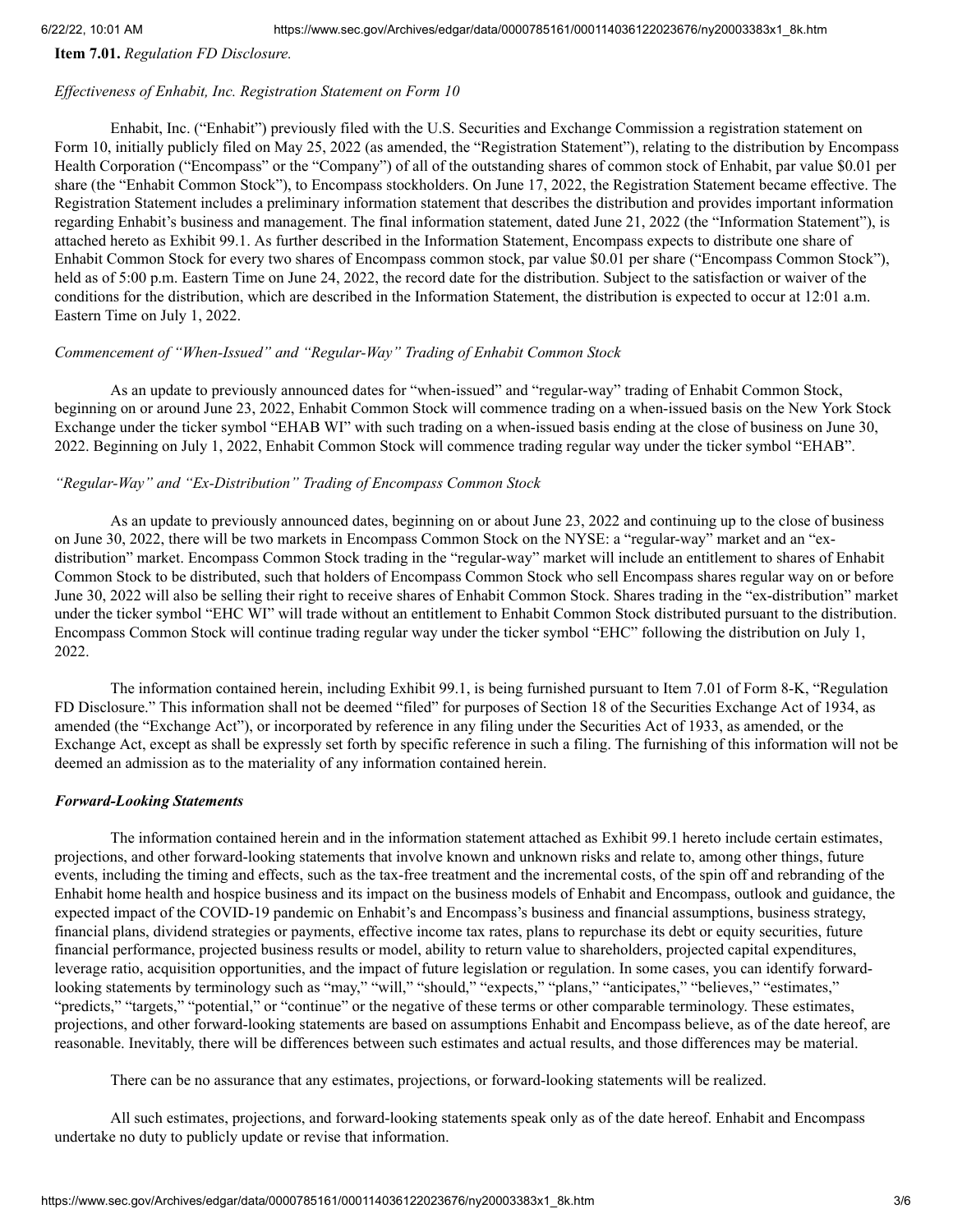### 6/22/22, 10:01 AM https://www.sec.gov/Archives/edgar/data/0000785161/000114036122023676/ny20003383x1\_8k.htm

You are cautioned not to place undue reliance on the estimates, projections, and other forward-looking statements in this report and the information statement attached hereto as Exhibit 99.1 as they are based on current expectations and general assumptions and are subject to various risks, uncertainties, and other factors, including those set forth in the attached information statement and Encompass's Annual Report on Form 10‑K for the year ended December 31, 2021 and Form 10‑Q for the three months ended March 31, 2022, and the Registration Statement and in other documents previously filed with the U.S. Securities and Exchange Commission. These factors may cause actual results to differ materially from the views, beliefs, and estimates expressed herein.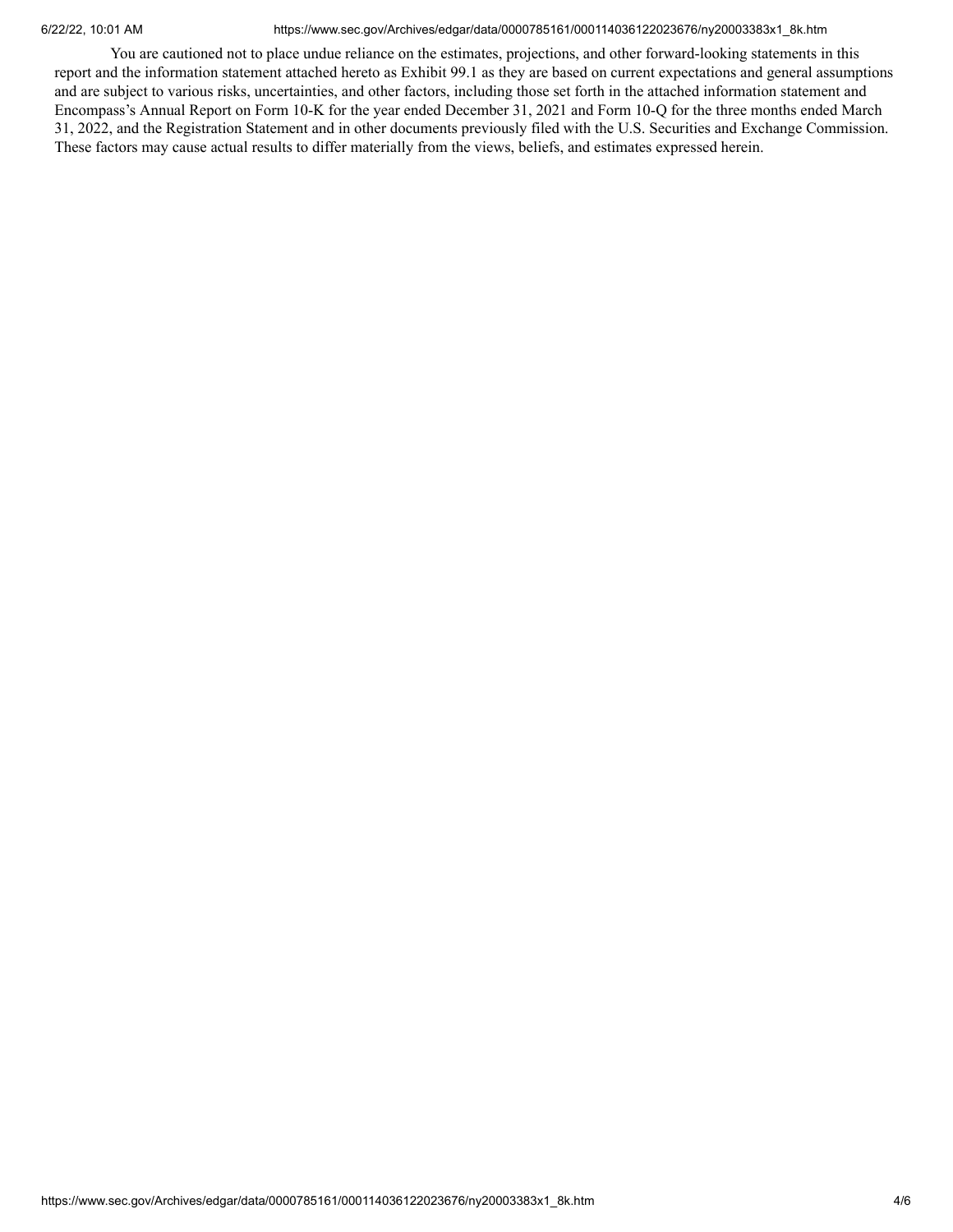**Item 9.01.** *Financial Statements and Exhibits.*

### (d) Exhibits.

| Exhibit<br><b>Number</b> | <b>Description</b>                                                                                        |
|--------------------------|-----------------------------------------------------------------------------------------------------------|
| 99.1                     | Information Statement of Enhabit, Inc., dated June 21, 2022                                               |
| 104                      | Cover Page Interactive Data File - the cover page iXBRL tags are embedded within the Inline XBRL document |